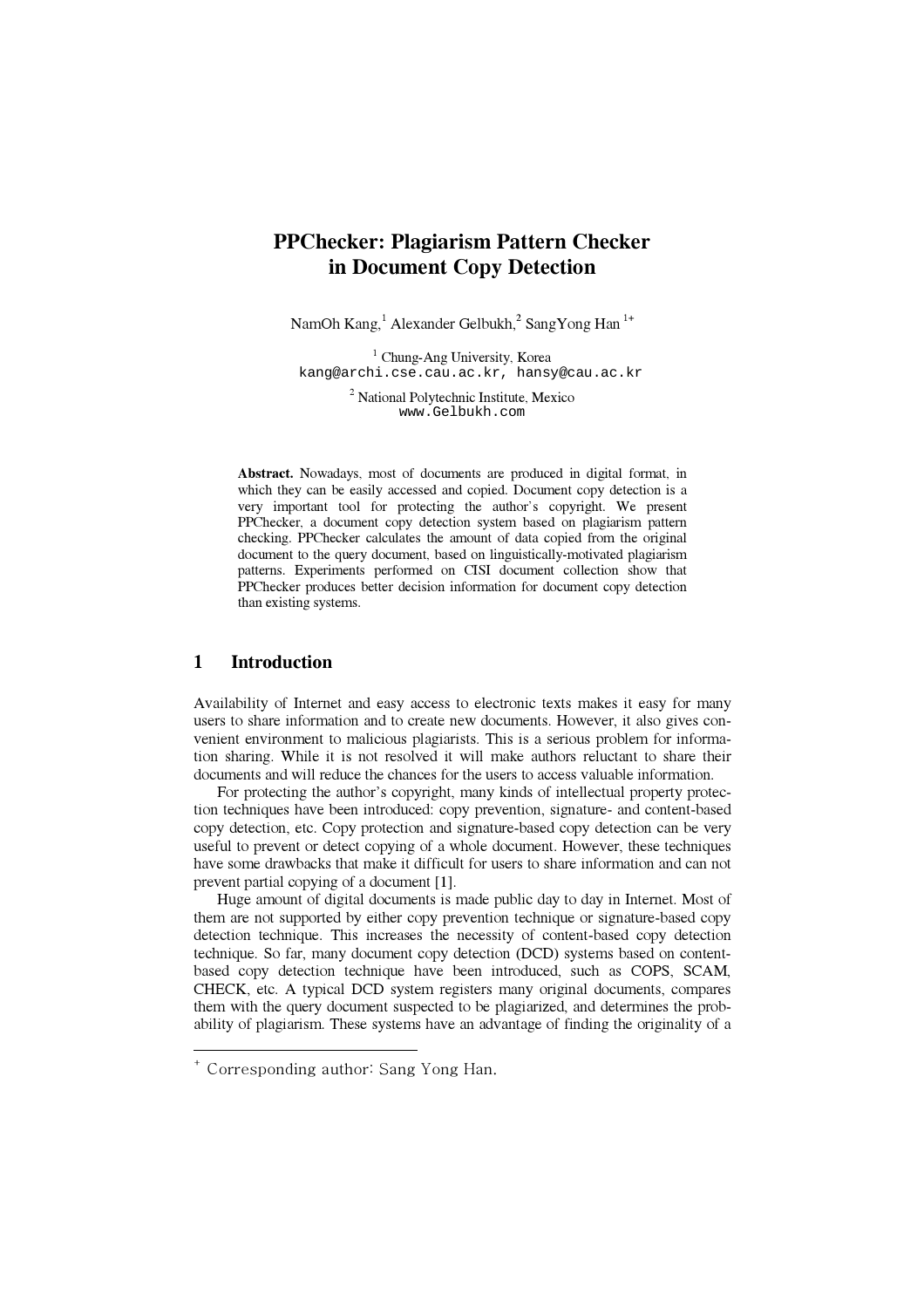total or partial copy of a document. However, most DCD systems mainly focus on checking for the possibility of copying between original documents and a query document. They do not give any evidence of plagiaristic sources to the user. In this paper, we describe the plagiarism pattern checking system (PPChecker) that provides evidence information for plagiarism-like style.

The paper is organized as follows. In Section 2, we present some related work. Section 3 explains the system design components used in PPChecker. In section 4, we describe the architecture of PPChecker. In section 5, the experimental result of the system performance is shown. Finally, Section 6 draws conclusion and depicts the future work.

## 2 Related Work and Motivation

#### 2.1 Content-Based DCD Systems

Document copy detection has been actively researched since 1990s. Many systems for document copy detection have been introduced, such as COPS, SCAM, CHECK, SSK, MDR, etc.

COPS [2] was developed in frame of the Stanford Digital Library Project. It performs comparison between the registered documents and a given query document by a sentence unit. COPS shows very good result in comparing exactly equal sentences, but it can not detect partial sentence overlaps. Shivakumar et al. developed SCAM [1] to improve COPS. SCAM uses document word frequency to detect copying. It can find partial overlaps, but comparison of documents sharing many words misleads it.

CHECK [3] extracts structural information and keywords from documents and uses them to check the overlap. It is limited to structured documents. Semantic Sequence Kernel (SSK) [4] first finds out semantic sequences in documents and then uses a kernel function to calculate their similarity. It is good on comparison between non-reworded documents.

Match Detect Retrieval (MDR) system [5] uses string-matching algorithms based on suffix trees to identify the overlap between a suspicious document and candidate documents. It is very powerful for finding exact copy. However, constructing suffix tree for a suspicious document is very expensive, and this system is very weak at detecting modified documents.

WCopyfind [6] uses phrases with six or more words as a comparing unit. It counts the number of words from matching phrases and calculates plagiarism rate as a ratio of the number of matching words and the total number of words in the document. WCopyfind could find a partial overlap, but the user should set an adequate word number in a phrase.

#### 2.2 Plagiarism Patterns

Plagiarism pattern research has not reached its maturity. It is hard to find a scientific classification of plagiarism, except for Karen Fuallam et al.'s plagiarism patterns and their variants [7].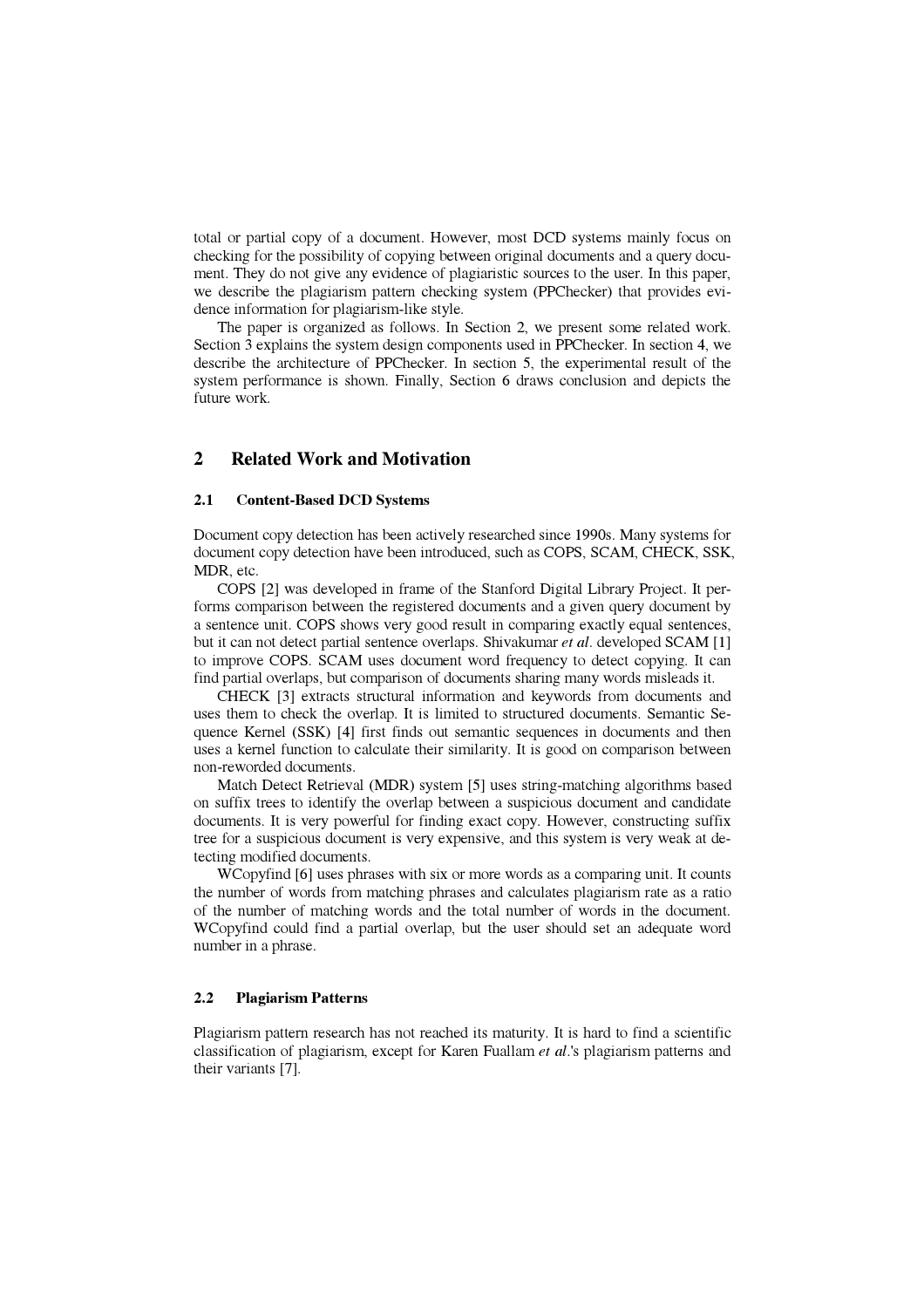

Difficult to Detect

Fig. 1. The plagiarism patterns and their levels of sophistication.

Figure 1 illustrates that it is easier to find an exact copy of the units such as document, paragraph, or sentence than to find the subtle forms of them such as word changes and structure changes.

So far, many DCD systems have been focused at detecting the overlap between documents using various comparing units. However, they do not consider plagiarism patterns. In this paper, we introduce a DCD system based on plagiarism patterns.

## 3 System Design Components

Comparing unit (chunking unit), overlap measure function, and plagiarism decision function crucially affect the performance of a DCD system. In this section, we consider each of these factors in our system PPChecker.

#### 3.1 Comparison Unit

A DCD system breaks documents down into comparing units (chunking units) for checking the possibility of copying. There are many options to choose comparing unit, such as sentence, paragraph, word, or whole document. For example, COPS uses sentences, SCAM uses words, and CHECK uses paragraphs as comparing unit.

The adopted comparing units affect the accuracy of a DCD system. Selecting large comparing units decreases the necessary number of comparisons but makes it difficult to find partial copy. On the other hand, smaller comparing units increase the number of comparisons and therefore reduce the system's speed. However, it is easy to catch partial copying of the information based on the local similarity.

In this paper, we select sentence as the comparison unit. Sentences form paragraphs or the whole document. Comparison of sentences is a good metric to calculate local similarity. The goal of PPChecker is to provide the user with plagiarism pattern information of the query document. Karen Fullam's research [7] also shows that sentence is a good unit to extract plagiarism pattern information on query document.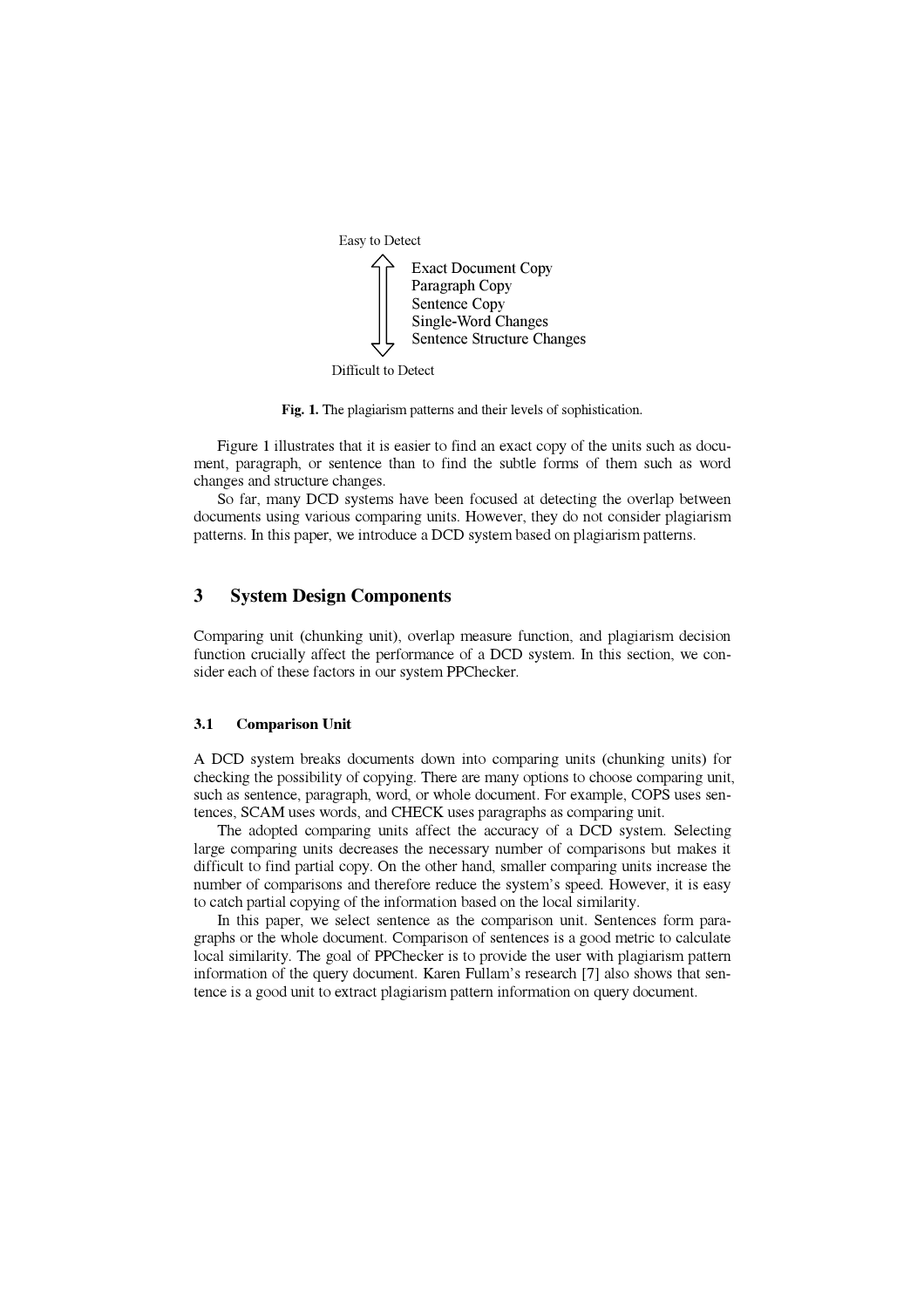#### 3.2 Overlap Measure Function

Overlap measure function is used to determine copying information of the comparing units extracted from documents. Traditionally, many DCD systems use vector space model or cosine similarity model. It is no problem to calculate the similarity between two objects, but it is not enough to calculate the degree of copy. For example, consider the following sentences:

```
Sentence 1: "A B C D E" Sentence 2: "A B C D F"<br>Sentence 3: "G H" Sentence 4: "G H"
                             Sentence 4: "G H"
```
The overlap between sentences 1 and 2 is 4 out of 5 words. Sentence 3 and 4, have a perfect overlap of two items. The degree of such overlap is very important to detect copying: the larger overlap the more evidence of plagiarism. The overlap between the sentences 1 and 2 is two times greater than the overlap between of sentence 3 and sentence 4. So, in the former case overlapping value should be higher than in the latter case. However, the sentences 1 and 2 give 0.8 and the sentences 3 and 4 give 1.0 in cosine similarity. Moreover, the cosine similarity can not give any information of plagiarism. In this research, we suggest the overlap measure function which can quantify the overlap between comparing units and give information about plagiarism.

Let  $S<sub>o</sub>$  is a part of the original document and  $S<sub>c</sub>$  of the query document. The similarity  $Sim(S_2, S_2)$  can be calculated as follows.

$$
S_o = \{w_1, w_2, w_3, \dots, w_n\} , S_c = \{w_1, w_2, w_3, \dots, w_m\}
$$
  
\n
$$
Comm(S_o, S_c) = S_o \cap S_c , Diff(S_o, S_c) = S_o - S_c
$$
  
\n
$$
Syn(w) = \{The synonym of w\}
$$
  
\n
$$
SynWord(S_o, S_c) = \{w_i | w_i \in Diff(S_c, S_o) \cap Syn(w_i) \in S_o\}
$$
  
\n
$$
WordOverlap(S_o, S_c) = \frac{|S_o|}{|Comm(S_o, S_c)| + \alpha \times |SynWord(S_o, S_c)|} , \alpha
$$
  
\nis weight value  
\n
$$
SizeOverlap(S_o, S_c) = \sqrt{|Diff(S_o, S_c)| + |Diff(S_c, S_o)|}
$$
  
\n
$$
Sim(S_o, S_c) = |S_o| \times (\frac{1}{e^{WordOverlap(S_o, S_c)^{-1}} + SizeOverlap(S_o, S_c)})
$$

Calculation of  $Sim(S_o, S_o)$  gives not only similarity between  $S_o$  and  $S_c$  but also the plagiarism information. The following table 1 shows how to decide plagiarism patterns.

The proposed overlap measure function can not distinguish between an exact copy and changing structure of a sentence. For distinguishing them, it is necessary to check the word order in sentences.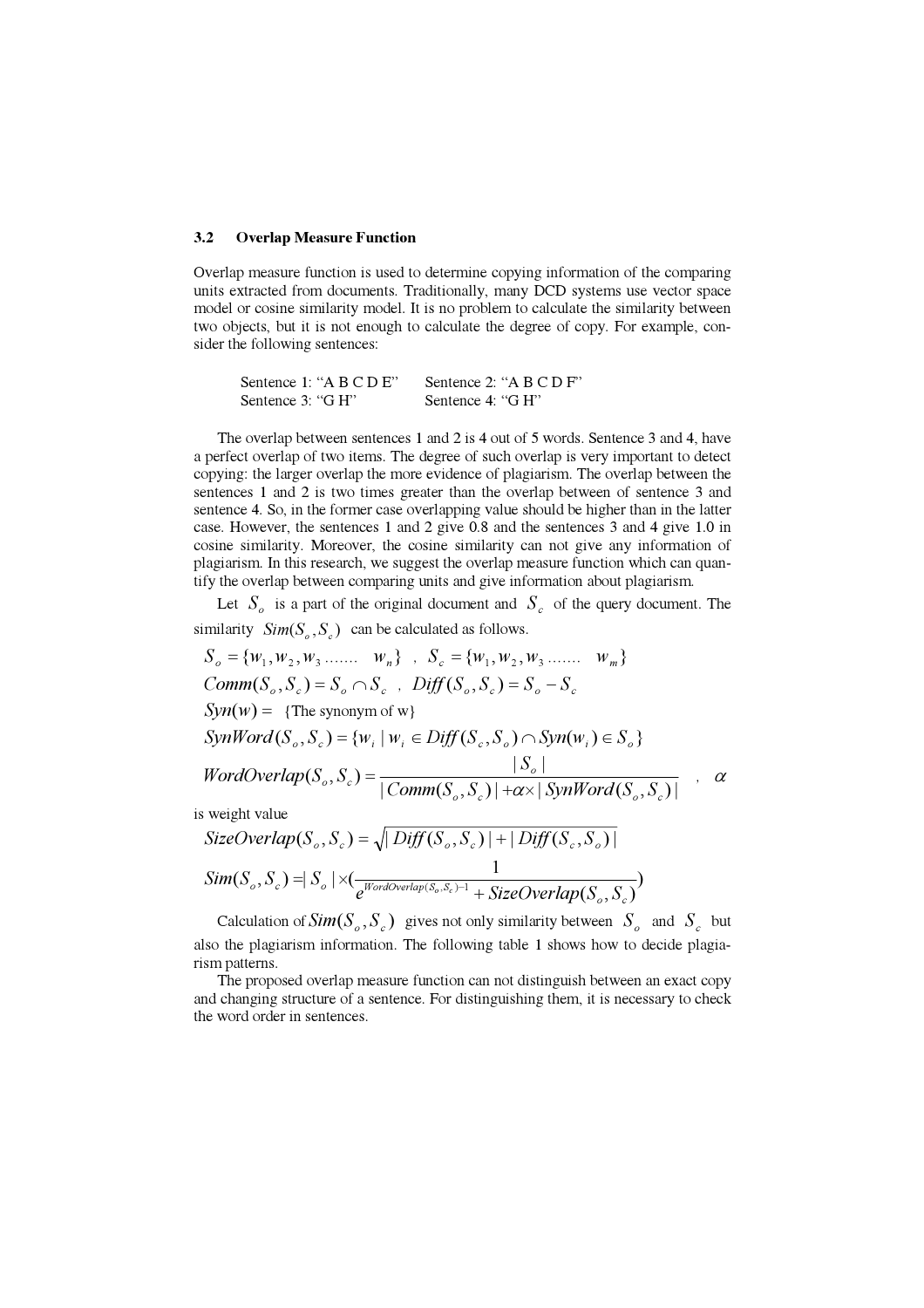Table 1. Plagiarism patterns and their decision parameters.

| Plagiarism pattern    | Decision parameters                                                                                |                                           |  |
|-----------------------|----------------------------------------------------------------------------------------------------|-------------------------------------------|--|
| Sentence copy exactly | $WordOverLap(S_{\alpha}, S_{\alpha})=1,$                                                           | $SizeOverlap(S_{\alpha}, S_{\alpha}) = 0$ |  |
| Word insertion        | $SizeOverlap(S_o, S_c) \neq 0$ ,                                                                   | $Diff(S_\circ, S_\circ) > 1$              |  |
| Word removal          | $SizeOverlap(S_\circ, S_\circ) \neq 0$ ,                                                           | $Diff(S_c, S_c) > 1$                      |  |
| Changing word         | $1 < WordOverLap(S_{\alpha}, S_{\alpha}) < \infty$ , SizeOverlap(S <sub>o</sub> , S <sub>o</sub> ) | $= ()$                                    |  |
| Changing sentence     | $WordOverLap(S_{\alpha}, S_{\alpha})=1,$                                                           | $SizeOverlap(S_o, S_c)$<br>$=$ ()         |  |

#### 3.3 Plagiarism Detection

Sentence level overlap and plagiarism pattern information can be calculated by using overlap measure function. However, the decision on whether a document is copied or not is made basing on its global copy information. This information is very useful to generate ranking information to be supplied to the user when many documents are checked for the possibility of copying. In PPChecker, the global copying degree of the query document is calculated by gathering sentence level information in paragraph or document unit. If all sentences of a paragraph or a document pass a given threshold value, some weight value is used to calculate the global degree of copying.

#### 4 The Architecture of PPChecker

The architecture of PPChecker is shown in Figure 2.



Fig. 2. The architecture of PPChecker

All original documents are stored in the document data base. When the query document is received, the system divides it and the original documents into comparing units—sentences. These sentences are then used to calculate the overlap and the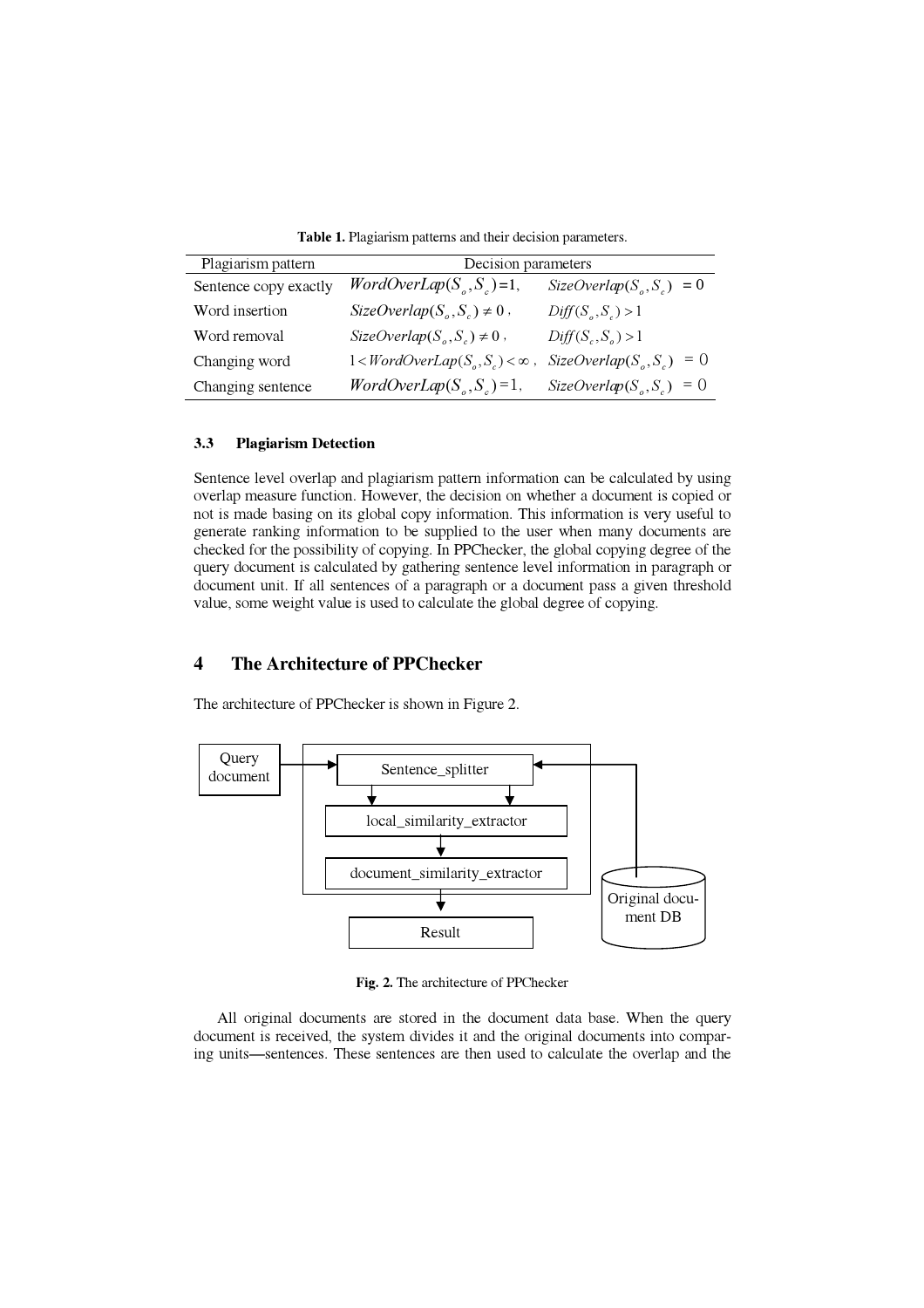plagiarism information in *local\_similarity\_extractor* function (see below) by using the overlap measure function defined in Section 3.2. The extracted information is used to calculate the degree of copying from each other in original documents, and the ordered information is supplied to the user. The algorithm used in PPChecker is as follows:

#### Algorithm 1

Input:

 $Document\_DB = \{D_1, D_2, D_3, \ldots, D_n\}$  and each  $D_i = \{S_{i1}, S_{i2}, S_{i3}, \ldots, S_{in}\}$  $QueryDocument = \{OS_1, OS_2, OS_3, \ldots \cup OS_k\}$ 

#### Output:

 Decreasing ordered document list in document similarity value for  $i = 1$  to n

for  $j = 1$  to t

localsimilarity  $[1..j] = 0$ ; for  $k = 1$  to  $m$  if 2  $| Comm(S_{ik}, QS_{j})| \geq \frac{|S_{ik}|}{2}$  then //  $\frac{|S_{ik}|}{2}$  $|\mathcal{S}_{ik}|$  is selected threshold value localsimilarity  $[j]$  = max {localsimilarity  $[j]$ ,  $Sim(S_{ik}, QS_{i})$  }

 end end

if all similarities in document is over than threshold value

documentsimilarity  $[i] = D_w \times \sum_{n} local similarity[n]$ 

else if all similarities in a paragraph is over than threshold value documentsimilarity  $[i] = \sum_{l} local similarity[l] + P_{w} \times \sum_{m} local similarity[m]$ 

else

documentsimilarity [*i*]= $\sum_{l}$  *localsimilarity*[*l*]

 $/ \ell P_w$  and  $D_w$  are Paragraph\_weight and Document\_weight, respectively.

end

return sort(documentsimilarity)

## 5 Implementation and Experiment

PPChecker was implemented under Windows XP using the language C#. It uses Porter stemmer for stemming and WordNet for finding synonyms. To evaluate the system, we use the CISI document collection set. For the experiment, we generated the test document set from CISI as follows.

- 1. 11 relevant documents related to a specific query were selected from CISI set.
- 2. One document was selected as the original document. The other 10 documents were selected as candidate documents for plagiarism test.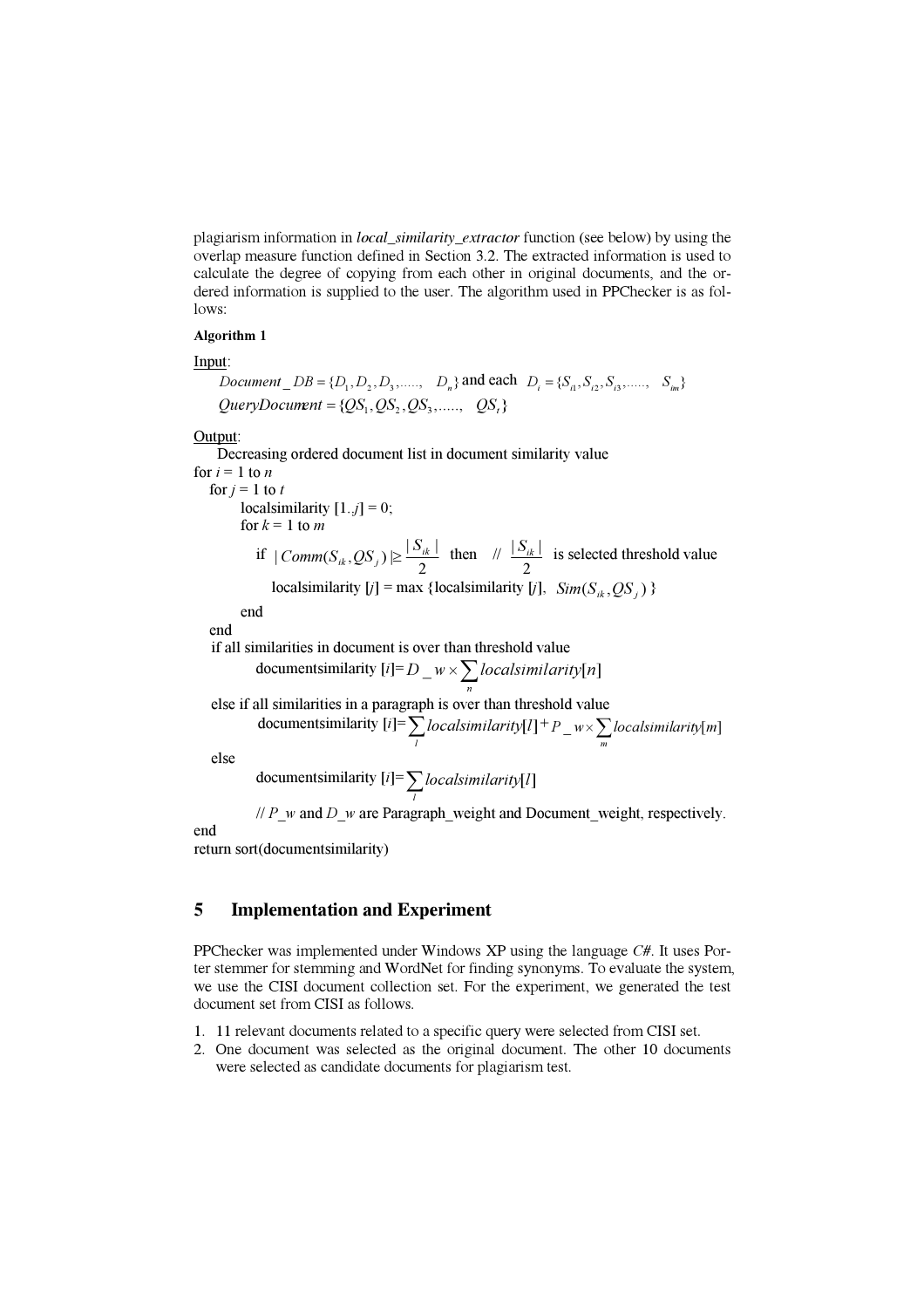- 3. Some text extracted from the original document was transformed (exact copy, changing synonyms, changing sentence structure) and was inserted into the candidate documents for plagiarism detection to make a plagiarized document.
- 4. The plagiarized documents were returned into the CISI document set. Selected original document was removed from the CISI document set and became the query document.

As a baseline, we implemented a DCD system based on word similarity of the whole document (WD\_System) and of a sentence (WS\_System). We measured quality in terms of R-precision;  $R = 10$ .

|        |                  | WD System | WS System | <b>PPChecker</b> |
|--------|------------------|-----------|-----------|------------------|
| Test 1 | Exact copy       |           |           |                  |
|        | Synonym          |           |           |                  |
|        | Structure change |           |           |                  |
| Test 2 | Exact copy       |           |           |                  |
|        | Synonym          |           |           |                  |
|        | Structure change |           |           |                  |
| Test 3 | Exact copy       |           |           |                  |
|        | Synonym          |           |           |                  |
|        | Structure change |           |           |                  |

**Table 2.** Copy detection test  $(R = 10)$ .

In case of exact copy detection and exchanging synonyms, PPChecker give better results than other systems. For changed sentence structure, PPChecker and WS\_System give similar results. This shows that in case of checking for changed structure of sentence, information on the words and the synonyms is not necessary to detect the possibility of copying.

### 6 Discussion and Future Work

The experimental results show that PPChecker produces more precise results in exact copy detection and copy with changing for synonyms. PPChecker's overlap measure function is more useful than normalized comparison value such as cosine similarity. Consideration of plagiarism pattern information produced in comparison helps to make a more precise decision.

In our experiments, only the documents registered in document database could be used to detect plagiarism. However, nowadays huge amount of documents are open for access in Internet and thus vulnerable to plagiarism. Thus research on using Internet as document database is necessary in the future.

PPChecker uses WordNet for checking word synonymy. If we use a domainspecific ontology for this, precision could be improved. Finally, research on plagiarism patterns is to be continued due to its crucial importance for document copy detection.